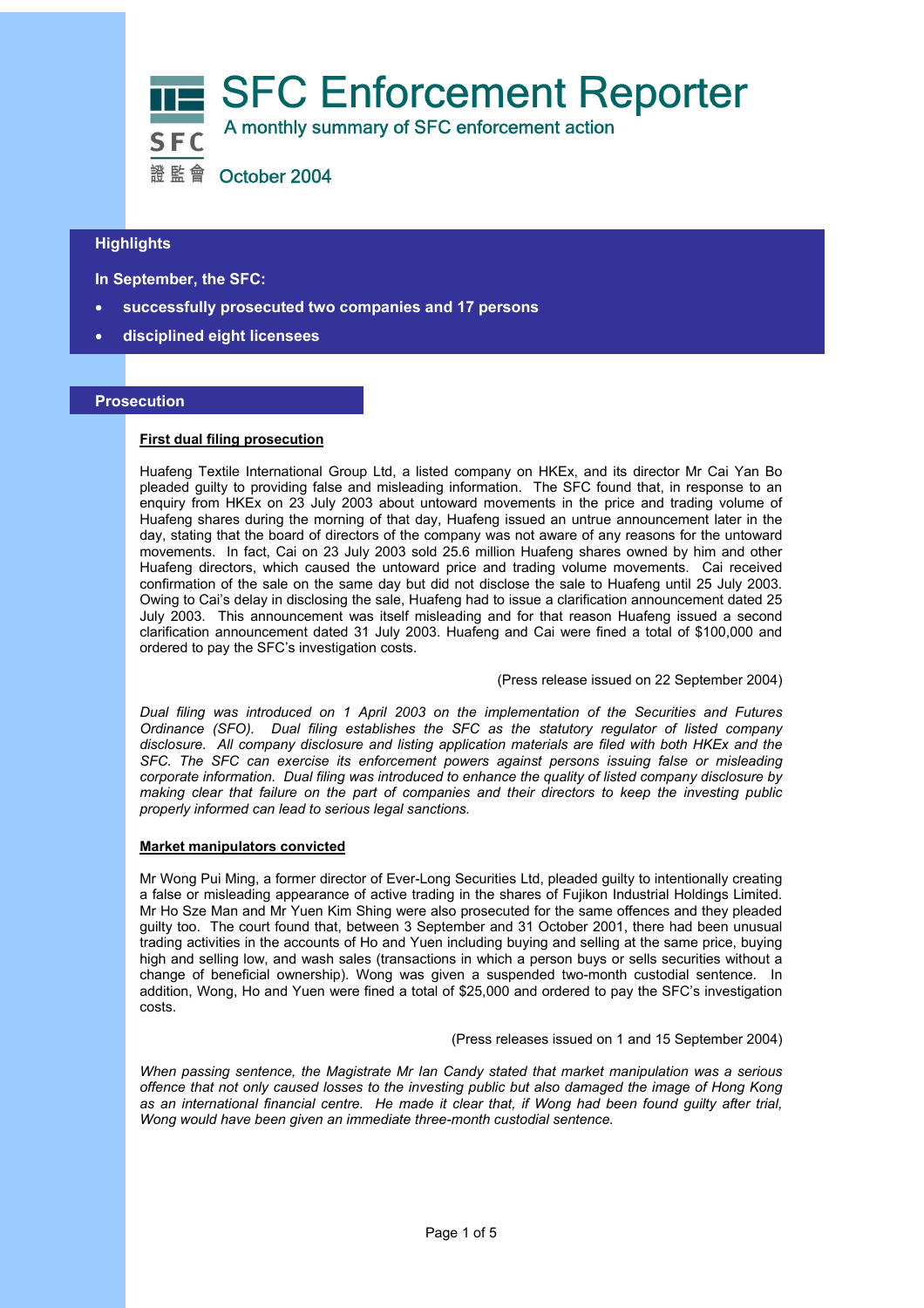

## **Cold calling is illegal**

Ms Lam Suk Kuen, Mean, and Mr Lau Chun Kwok, licensed representatives of Tanrich Futures Ltd, were convicted of cold calling. The court found that between April 2003 and January 2004, Lam and Lau had made unsolicited calls inducing orders to enter into agreements for trading in futures contracts on various foreign currencies and commodities. Lam and Lau were fined a total of \$12,500 and ordered to pay the SFC's investigation costs.

(Press release issued on 30 September 2004)

*SFC licensees are reminded that it is a criminal offence to make an unsolicited call either to induce someone to invest in securities, futures or leveraged foreign exchange contracts, or if, as a result of the*  call, an agreement is reached to trade in these financial products. Cold calling is prohibited to prevent *investors from being pressured into trading. The SFC has recently encountered several cases in which cold calling, accompanied by other misconduct, caused substantial losses to investors. The SFC views such conduct extremely dimly and will take severe disciplinary action and/or prosecute. See the press release issued on 27 September 2004 for more details.* 

## **Failing to co-operate with SFC investigations will be punished**

Ms Xu Li pleaded guilty to failing to attend interviews with the SFC in connection with two investigations into market manipulation and short selling. Ms Wan Wai Chi, Katherine pleaded guilty to failing to attend interviews with the SFC in connection with another investigation into market manipulation. Xu and Wan were fined \$40,000 and \$30,000 respectively. Both were ordered to pay the SFC's investigation costs.

(Press releases issued on 8 and 30 September 2004)

*People who deliberately attempt to thwart the SFC's investigations will be prosecuted. If convicted, offenders can face a maximum fine of \$100,000 and six months' imprisonment. Licensees who fail to co-operate with the SFC will also be disciplined.* 

## **Short selling conviction**

Mr Suen Chi Keung, a dealer's representative of Master Trademore Securities Ltd, pleaded guilty to 15 summonses in relation to short selling of securities between 17 April and 15 September 2003. He was fined a total of \$75,000 and ordered to pay the SFC's investigation costs.

(Press release issued on 15 September 2004)

*Section 170(1) of the SFO prohibits the sale of securities when the person does not have a presently exercisable and unconditional right to sell them. A licensee who participates in illegal short selling may face criminal prosecution and/or disciplinary action.* 

## **Offenders, aiders and abettors will be punished alike**

Mr Yip Sheung Chi pleaded guilty to aiding and abetting Mr Lam Hon Wing in carrying on a business of leveraged foreign exchange trading whilst not licensed under the Leveraged Foreign Exchange Trading Ordinance. He was fined \$8,000 and ordered to pay the SFC's investigation costs.

Mr Chiang Chip Man pleaded guilty to holding himself out as carrying on a business of advising on securities whilst unlicensed, and Mr Lai Dick Wai pleaded guilty to aiding and abetting Chiang in carrying on such a business. Chiang and Lai were fined a total of \$10,000 and ordered to pay the SFC's investigation costs.

(Press releases issued on 1 September 2004)

*The licensing system is intended to protect the public from dishonest, incompetent or financially unstable intermediaries. Unlicensed activities can harm both clients and market integrity. People engaged in or assisting others in these activities may be criminally prosecuted and/or disciplined.*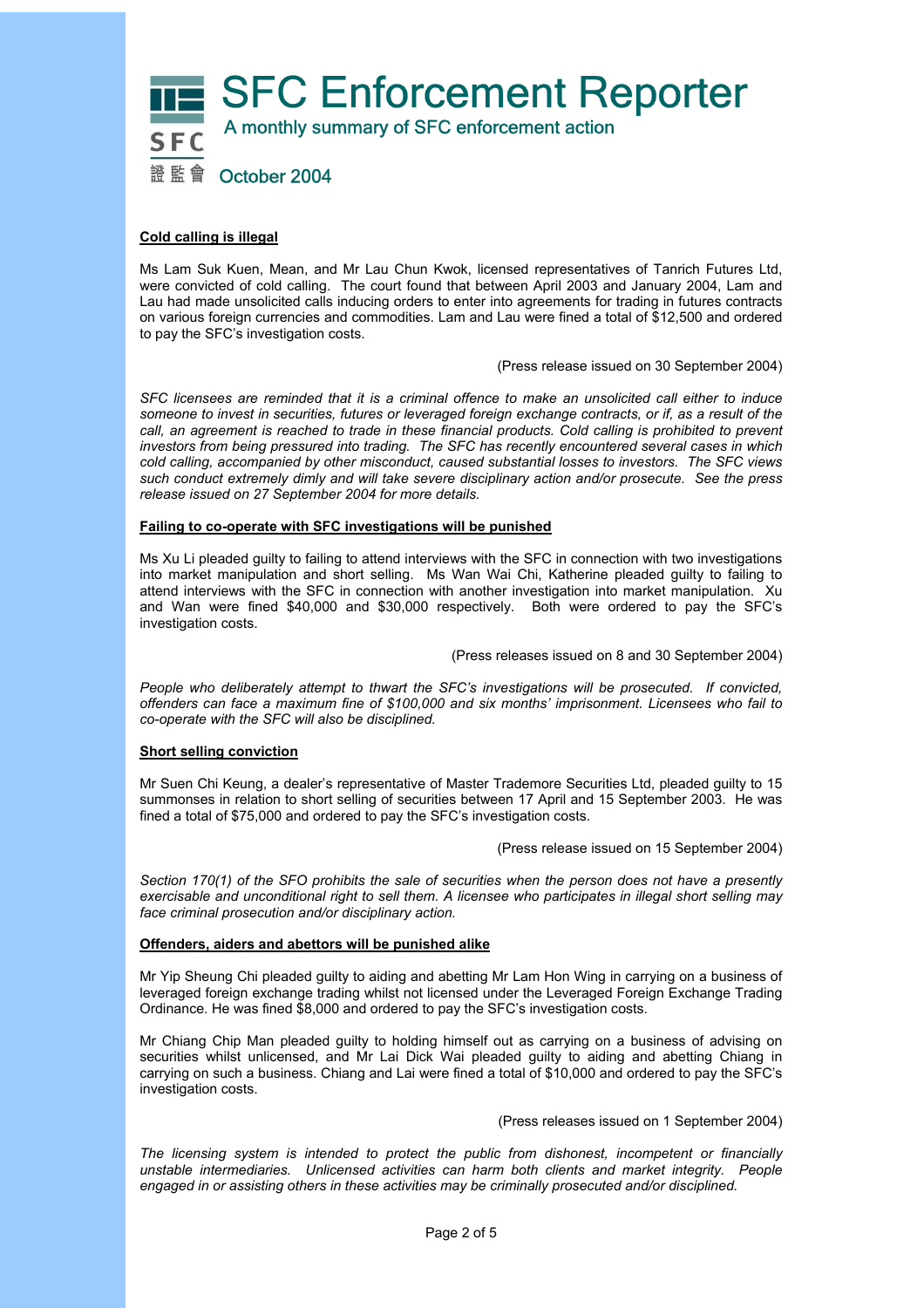

### **Disclose your listed company interests on time or face prosecution**

Summers Overseas Ltd and its director, Mr Choo Yeow Ming, pleaded guilty to failing to make initial disclosure to both HKEx and China Strategic Holdings Ltd of Summers' 5.97% interests in China Strategic on commencement of the SFO on 1 April 2003 and timely disclosure of its subsequent disposal of interests in China Strategic. Summers and Choo were fined a total of \$8,000 and were ordered to pay the SFC's investigation costs.

(Press release issued on 1 September 2004)

Mr Cheung Choi Chuen pleaded guilty to failing to make initial disclosures to both HKEx and KPI Company Ltd of his 9.13% interest in KPI on commencement of the SFO. He was fined \$7,000 and ordered to pay the SFC's investigation costs.

(Press release issued on 1 September 2004)

Mr Ng Kwok Kuen, the sole director of Victory Move Technology Ltd, pleaded guilty to the failure of Victory Move to make disclosure to both HKEx and GP Nano Technology Group Ltd of its initial 6.58% interests in GP on commencement of the SFO and the subsequent reduction of its interests in GP. Ng was fined \$15,000 and ordered to pay the SFC's investigation costs.

(Press release issued on 22 September 2004)

Mr Yeung Ka Sing Carson pleaded guilty to failing to disclose his holdings in Cedar Base Electronic (Group) Ltd. The SFC found that on five occasions, Yeung held more than 20% of the total issued shares in Cedar Base and on 1 June 2001, he held 25%. Yeung was fined \$43,000 and ordered to pay the SFC's investigation costs.

(Press release issued on 27 September 2004)

Mr Lee Shi Tat Caric pleaded guilty to failing to make initial disclosure to both HKEx and First Asia Capital Investment Ltd of his 5.79% interest in First Asia on commencement of the SFO . He was fined \$3,000 and ordered to pay the SFC's investigation costs.

(Press release issued on 30 September 2004)

*The disclosure of interests regime aims to increase the transparency of the stock market by better informing investors about the ownership of listed companies and the views of insiders to those companies of the companies' prospects, hence reducing the scope for insider dealing. Company officers and those with large enough interests should have systems in place to disclose what the law requires.* 

# **Discipline**

### **Reprimand for inadequate supervision and internal control failings**

The SFC severely reprimanded EAA Securities Ltd for internal control failures and reprimanded its managing director, Mr Robert Fuyuan Wu, for inadequate supervision. Wu failed to ensure adequate internal controls at EAA, in particular segregation of duties and credit controls between 2000 and 2001, which facilitated misdeeds by a former dealing director, Ms Anita So Tai Fai. The misdeeds included the conduct of unauthorised trades in clients' accounts and the dispatch of forged statements to clients. Wu left EAA's operation almost entirely to the dealing directors and the staff, without exercising sufficient reasonable supervision over them. When he became aware of large receivables in the clients' accounts in the third quarter of 2000, he accepted advice from So and another dealing director to stall collection pending a market recovery. He submitted to So's refusal for EAA to directly collect debts from her clients. In the process, Wu failed to exercise objective judgement and adequately inquire into the situation or take appropriate action. He failed to discharge his duties with due care and diligence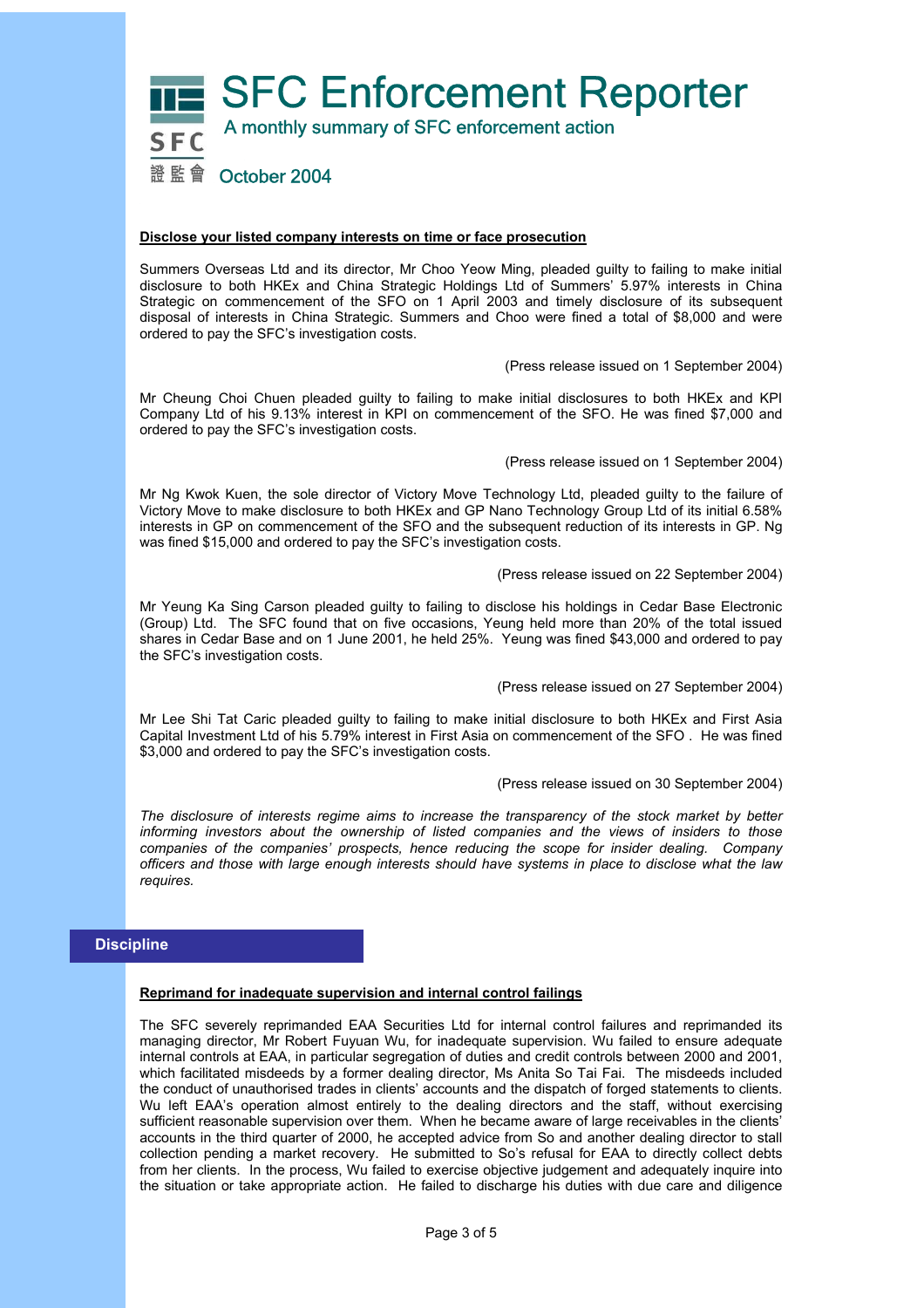

and put EAA and its clients at financial risk. In the end, EAA had to write off bad debts of about \$27.3 million.

### (Press release issued on 7 September 2004)

The SFC reprimanded Infast Brokerage Ltd for failing to exercise sufficient supervision over its staff, to implement internal control measures to prevent unauthorised trades and to promptly handle a client's complaint. The SFC found that a former dealer's representative of Infast had conducted unauthorised trades on more than 200 occasions in two clients' accounts. Infast admitted that there was no system to regularly monitor the dealing activities of staff through listening to the tape recordings of clients' instructions.

### (Press release issued on 8 September 2004)

The SFC reprimanded China Southern Securities (Hong Kong) Ltd (formerly known as South Capital Brokerage Limited) and Mr Cheung Tung Woon, a responsible officer of China Southern, for internal control failings. Between August 1998 and June 2001, China Southern did not have any written guidelines or policies in place. This led to a staff member breaching HKEx's Placing Guidelines For Derivative Warrants and conducting personal trades which China Southern could not monitor to prevent conflicts of interest. In addition, between May 1999 and February 2001, another account executive continued to execute trades in five of his clients' accounts when the margin call values exceeded the margin limits for prolonged periods of six to 14 months. As a result of this lax approach to credit control, the debit balances of these clients' accounts grew substantially.

### (Press release issued on 14 September 2004)

The SFC reprimanded Hantec International Ltd, a licensed leveraged foreign exchange trader, which had failed to prevent unlicensed and cold calling activities by staff due to inadequate supervision. Hantec also failed to supervise adequately and diligently certain licensed representatives who held nondiscretionary licences but used clients' passwords to conduct discretionary trades in those clients' accounts. Although Hantec provided training to its staff members and issued internal circulars and guidelines from time to time, the SFC found that the above problems were caused by inadequate supervision by Hantec's responsible officers and senior management over its staff members who did not comply with company policy. Hantec's delegation of supervisory duty to its team leaders was also not satisfactory as the team leaders facilitated or condoned unlicensed activities conducted by their team members.

### (Press release issued on 14 September 2004)

The SFC reprimanded Hantec International Finance Group Ltd (HIFGL) (formerly known as HT Securities Ltd) following the SFC's findings that HIFGL had failed to: supervise its account executives adequately; ensure its employees were fit and proper; and put in place internal controls to detect and prevent improper conduct of account executives, etc.

### (Press release issued on 14 September 2004)

*A licensed corporation and its directors must closely supervise and monitor the conduct of its staff. While directors are entitled to delegate particular functions to others and trust their competence and integrity to a reasonable extent, delegation does not absolve a director from the duty to supervise the discharge of delegated functions. Weak internal controls may not only facilitate employees' misconduct and prejudice clients' interest, but also put the corporation itself at risk. Firms with poor internal controls and lax supervision will not be tolerated.* 

### **Licensee must handle client's account opening properly**

Mr Chung Chi Yip, a former licensed representative of ICEA Securities Ltd, was suspended for nine weeks. The SFC found that Chung, without having met or known a client, had filled in the personal particulars of that client in the account opening forms and signed as a witness to the client's signatures and to signify that he had explained to the client the risk disclosure statement.

(Press release on 20 September 2004)